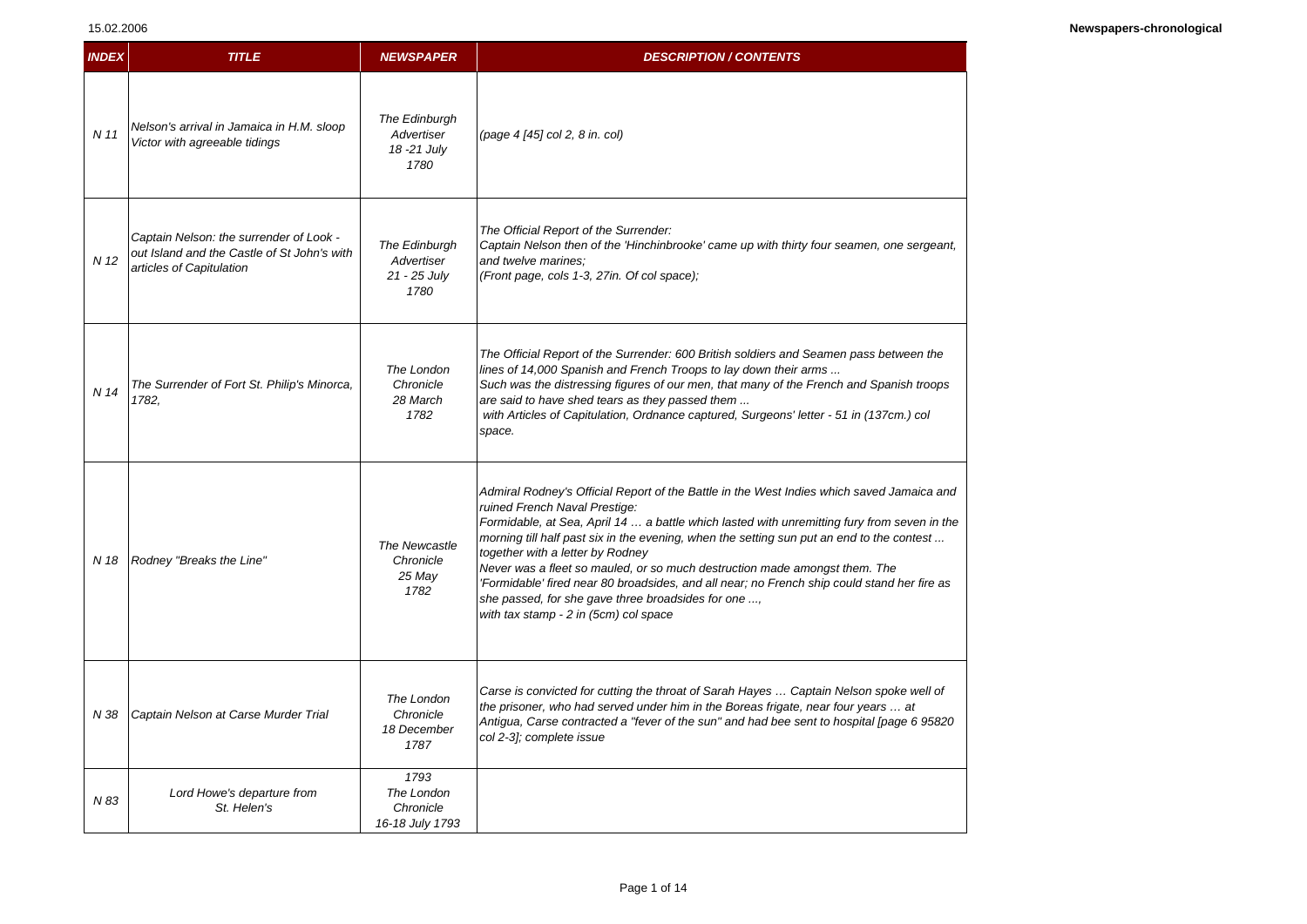| N 82 | The Glorious First of June                                                                                                                                                                                                                                                           | 1794<br>The London Gazette<br>Extraordinary<br>11 June 1794 | Account of the safe arrival of Admiral Earl Howe with 6 captured French ships of the line                                                                                                                                                                                                                                                                                                                                                                                                                              |
|------|--------------------------------------------------------------------------------------------------------------------------------------------------------------------------------------------------------------------------------------------------------------------------------------|-------------------------------------------------------------|------------------------------------------------------------------------------------------------------------------------------------------------------------------------------------------------------------------------------------------------------------------------------------------------------------------------------------------------------------------------------------------------------------------------------------------------------------------------------------------------------------------------|
| N 27 | Nelson's Eye: The Capitulation of Calvi,<br>1794                                                                                                                                                                                                                                     | The Morning Post<br>3 Sept.<br>1794                         | Captain Nelson of the Agamemnon played a vital role in this affair in which a wound to his<br>eye lead to its eventual loss of sight. Lt-Gen Stuart reports the assistance and co-operation<br>of Captain Nelson, the activity of Captain Hallowell, and the exertions of the navy, have<br>greatly contributed to the success of these movements.<br>With the twenty one Articles of Capitulation: Killed wounded, ordnance, ship's captured, in<br>a complete issue of the Morning Post - 53 in. (135 cm) col. space |
| N 73 | The Battle of Cape St Vincent:<br>14 February 1797<br>Admiral Sir john Jervis's Official Report                                                                                                                                                                                      | The London<br>Chronicle<br>4 March<br>1797                  | Page 7 (col 1 -3)<br>List of killed and wounded<br>includina<br>Commodore Nelson, bruised, but not obliged to quit the deck<br>Complete issue                                                                                                                                                                                                                                                                                                                                                                          |
| N 74 | The Battle of Cape St Vincent:<br>Confirmation that Sir John Jervis's<br>unorthodox manoeuvre helped win the<br>day                                                                                                                                                                  | The Times<br>24 March<br>1797                               | Spanish letters from Madrid inserted in the Paris Papers state that: On the weather<br>clearing up the Spaniards were astonished to see the English in 2 close lines and crowding<br>sail to cut off a part of the Spanish fleet<br>back page, col 3 (15 cm. column space)<br>Complete issue                                                                                                                                                                                                                           |
|      | Extract from an official dispatch of Don<br>Jose de Cordova, Admiral and<br>Commander in chief of the Spanish Fleet<br>N 75 to Don Juan de Langara, The Spanish<br>Minister of Marine, relative to the Action<br>between the British and the Spanish fleet,<br>off Cape St Vincent's | <b>The Courier</b><br>13 April<br>1797                      | Front page, col 4 27 cm column space<br>Complete issue                                                                                                                                                                                                                                                                                                                                                                                                                                                                 |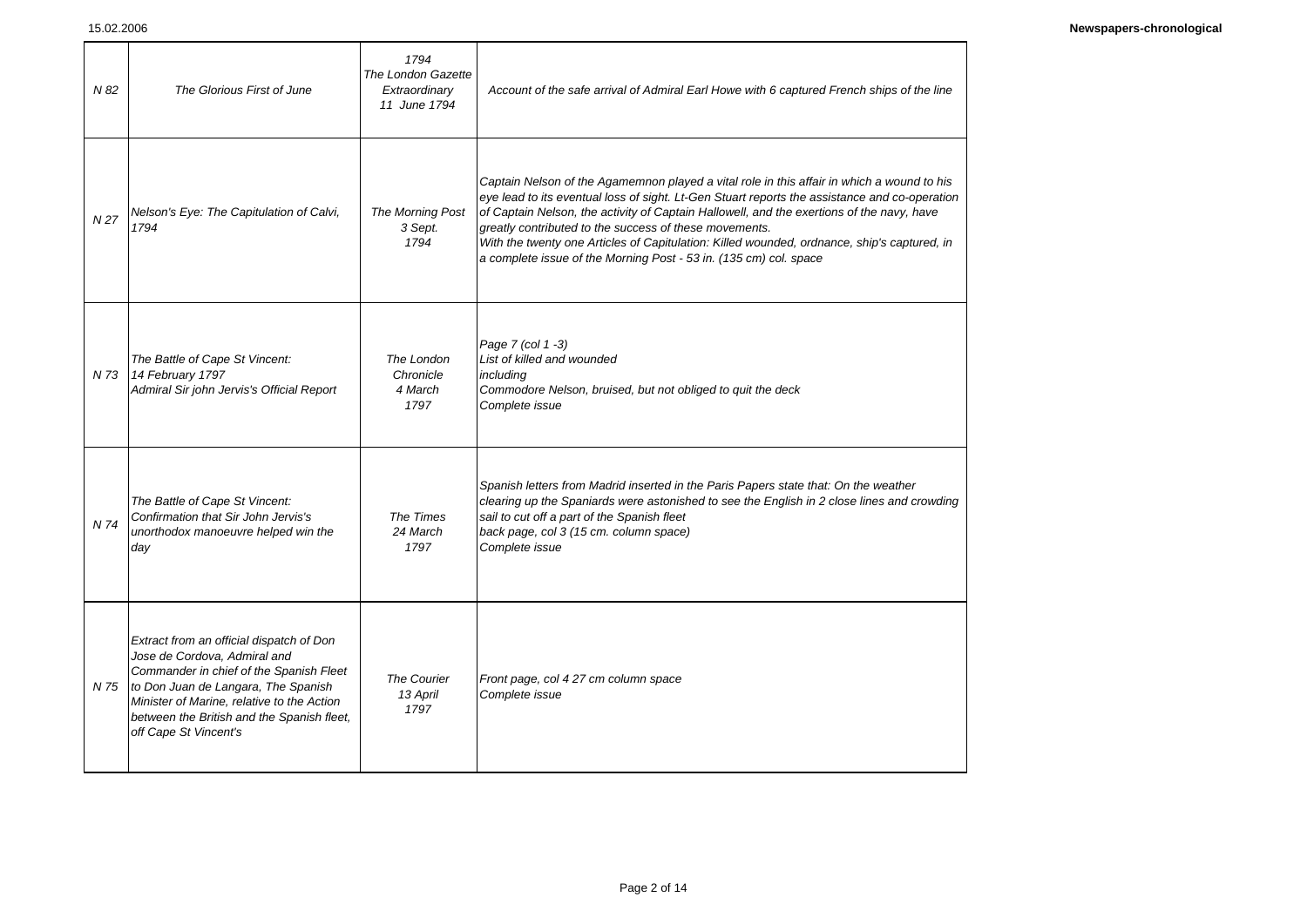| N 69 | Rear Admiral Nelson in Action against the<br>Spanish at Cadiz            | The London Gazette<br>1 August<br>1797                     | Theseus, July 4, 1797  I feel myself particularly indebted for the successful Termination<br>of this Contest to the Gallantry of Captains Freemantle and Miller, the former who<br>accompanied me in my barge, and to my Coxswain, John Sykes, who in defending my<br>Person, is most severely wounded. Horatio Nelson. -A very rare occurrence for a member<br>of the ranks to be named.<br>Sir John Jervis (Earl of St Vincent) remarks in his dispatch Rear Admiral Nelson's Actions<br>speak for themselves; any Praise of mine would fall very short of his Merit.<br>[page 2 97160 col 1; Page 3 Col 2 - 53 cm. col space in all; complete issue |
|------|--------------------------------------------------------------------------|------------------------------------------------------------|--------------------------------------------------------------------------------------------------------------------------------------------------------------------------------------------------------------------------------------------------------------------------------------------------------------------------------------------------------------------------------------------------------------------------------------------------------------------------------------------------------------------------------------------------------------------------------------------------------------------------------------------------------|
| N 50 | Nelson Looses his Arm - Tenerife<br>(2 items)                            | The Observer<br>(The London<br>Sunday)<br>3 Sept 1797      | Official Reports of the attack on Tenerife.<br>St. Vincent's Report<br>Nelson's Report<br>With a list of killed, wounded, drowned<br><b>NELSON REFUSES TO SURRENDER AND ISSUES THREAT (The Observer)</b>                                                                                                                                                                                                                                                                                                                                                                                                                                               |
| N 84 | Action fought by Sir John Borlase<br>Warren under Lord Bridport's orders | 1797<br>The London<br>Chronicle<br>16-19 September<br>1797 |                                                                                                                                                                                                                                                                                                                                                                                                                                                                                                                                                                                                                                                        |
| N 51 | Spanish account of the affair at Teneriffe                               | The London Evening<br>Post<br>3 October 1797               | The English lost in this affair Nine Hundred Men, killed or drowned, and Seven Hundred<br>Prisoners  the debacle on the Mole<br>The London Evening Post.                                                                                                                                                                                                                                                                                                                                                                                                                                                                                               |
| N 23 | The Battle of Camperdown                                                 | The Morning<br>Chronicle<br>27 October<br>1797             | Dutch Official Account of Admiral De Winter's loss of the Dutch Fleet to Admiral Duncan of<br>11th October 1797:<br>It is seen, by these recitals, how very warm, obstinate and bloody the action was. To many<br>of our principle officers, the day was particularly unfortunate<br>in a complete issue of The Morning Chronicle - 37in. (94cm.) col space                                                                                                                                                                                                                                                                                            |
| N 76 | Nelson receives the Freedom of the City<br>and an Elegant Sword          | The Times<br>29 November<br>1797                           | Page 2, col 3<br>Complete issue<br>This was awarded after the Battle of Cape<br>St Vincent and the action at Tenerife where Nelson lost his arm                                                                                                                                                                                                                                                                                                                                                                                                                                                                                                        |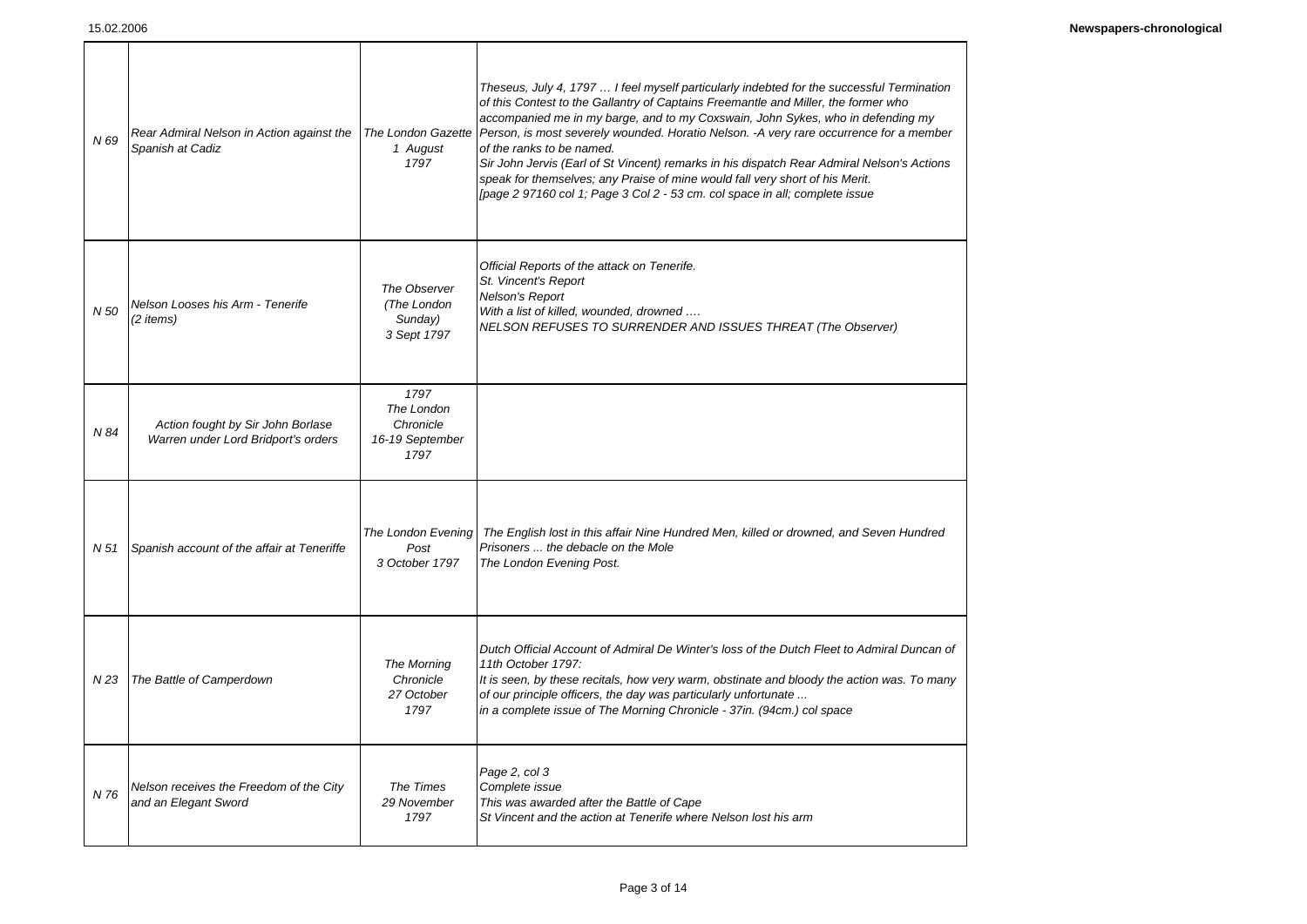| N9             | The Capture of Malta, first unconfirmed<br>news   | The Times<br>5 July<br>1798    | The first paper with unconfirmed reports that Buonaparte has made himself master of the<br>island; also Grand Master refuses entry to Buonaparte's Fleet into port, and Nelson in<br>search of the French fleet:                                                                                                                                                                                                                                                                       |
|----------------|---------------------------------------------------|--------------------------------|----------------------------------------------------------------------------------------------------------------------------------------------------------------------------------------------------------------------------------------------------------------------------------------------------------------------------------------------------------------------------------------------------------------------------------------------------------------------------------------|
| N 10           | The Capture of Malta, confirmed news              | The Times<br>6 July<br>1798    | The second paper with the official news taken from an extract of a letter from Buonaparte's<br>secretary, dated 12th June<br>At half after eleven o'clock I break my letter, to announce to you a great Victory, Malta is<br>ours<br>(page 2, cols 1-2, 12 in.)                                                                                                                                                                                                                        |
| N <sub>1</sub> | The Battle of the Nile                            | The Times<br>2 October<br>1798 | First Reports of Admiral Nelson's Victory<br>"A Victory more glorious and more complete is not recorded in the annals of our Navy;"<br>with observations of immediate consequences of this important victory and other sources<br>confirming victory [page 2, cols 1-2, 90 line report, tax stamp.<br>This<br>issue is of particular interest as it contains the FIRST news of Nelson's Victory being<br>published as it was the day before the Official Dispatch                      |
| N <sub>2</sub> | The Battle of the Nile                            | The Times<br>3 October<br>1798 | Official Report. Nelson's dispatches, with list of killed and wounded, lines of battle, " My<br>Lord, Almighty God has blessed his Majesty's arms in the battle, by a great victory over the<br>fleet of the enemy, whom I attacked at sunset, on the 1st of August, off the mouth of the<br>Nile  HORATIO NELSON<br>page 2 cols 1-3 with secondary reports and observations, page 2 cols 3-4; tax stamp                                                                               |
| N 5            | Battle of the Nile: Nelson's Victory              | The Times<br>4 October<br>1798 | Leading article following official report (3rd October) of the battle:<br>Admiral Nelson's Victory cannot be compared with any other, it stands alone in the Naval<br>Annals of our Country<br>(Page 2 cols 1-2, 30in.); also report of Nelson sending an Officer to India with an account,<br>from a letter on board H.M.S. Orion (Page 3, col 3)                                                                                                                                     |
| N <sub>4</sub> | Battle of the Nile: French eye witness<br>account | The Times<br>5 October<br>1798 | A letter from the Comptroller - General of the Eastern Army in Egypt:<br>We got upon the tops of the highest houses  about a cannon shot from Rosetta  from<br>thence I could distinctly see the whole battle  You will receive in France the official<br>accounts of us and the English; I know not what they will say but you may rely on what I<br>have written, because it is what I have seen<br>(Page 2 cols 1-3, 32 1/2 in. of letter); further comment and letters in cols 3-4 |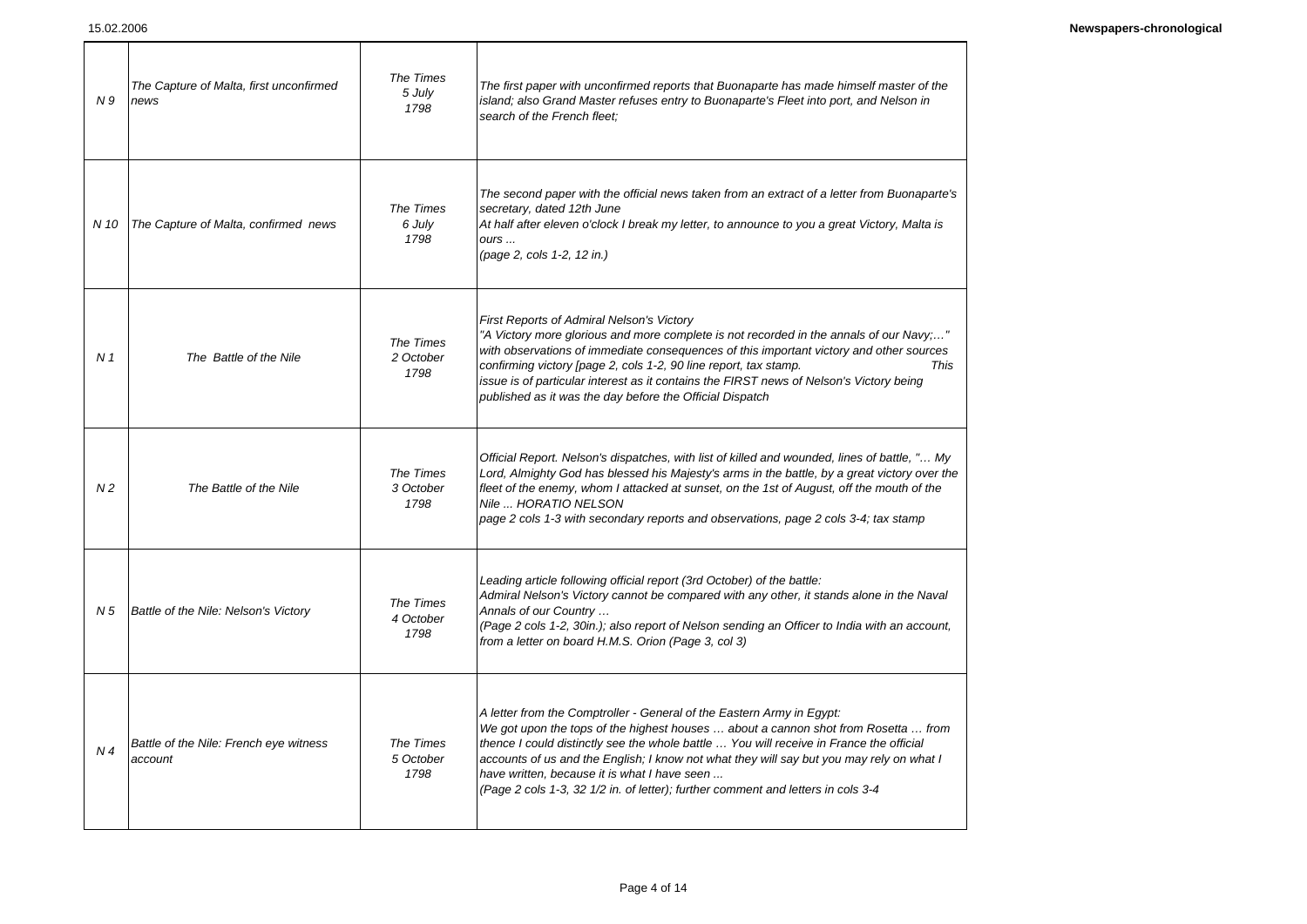| N <sub>3</sub>  | The Battle of the Nile                                         | The Edinburgh<br>Advertiser<br>12 October<br>1798                  | Sketch plan, an account of the battle, together with a " Plan of the late GLORIOUS<br>BATTLE, taken by an OFFICER on the spot" showing the ships positions with a reference<br>key<br>Page 5, cols 1-3                                                                                                                                                                                                                                                                                                   |
|-----------------|----------------------------------------------------------------|--------------------------------------------------------------------|----------------------------------------------------------------------------------------------------------------------------------------------------------------------------------------------------------------------------------------------------------------------------------------------------------------------------------------------------------------------------------------------------------------------------------------------------------------------------------------------------------|
| N <sub>41</sub> | Nelson Presents Battle of the Nile Sword<br>to the City        | <b>The London Evening</b><br>Post<br>18 October<br>1798            | The sword of Monsieur Blanquet, The Commanding FRENCH ADMIRAL (front page col) -<br>11 3/4 in. (30cm.); also Four Great Naval Victories leading article on how to decide<br>between the Howe, St Vincent, Duncan and Nelson victories, and their consequences<br>[page 2 col 1-2] - 13 3/4 in. (35 cm.); complete issue                                                                                                                                                                                  |
| N 42            | <b>Battle of the Nile</b>                                      | The Columbian<br>Centinel<br>(Boston U.S.A.)<br>1 December<br>1798 | Letter from Rear admiral Nelson, to Earl of St. Vincent, dated off the mouth of the Nile, 3d<br>August, 1798: My Lord, Almighty God has blessed his Majesty's arms in the battle, by a<br>great victory over the fleet of the enemy, whom I attacked at sunset, on the 1st of August,<br>off the mouth of the Nile  HORATIO NELSON [page 2, col 2] with Buonaparte's<br>Proclamation to the people of Egypt - 6 1/4 in. (16cm.; complete issue                                                           |
| N 77            | The Battle of the Nile:<br><b>French Private Naval Reports</b> | The Times<br>14 December<br>1798                                   | In two confidential letters from Rear Admiral<br>Ganteaume, the Minister of Marine and who has was aboard L'Orient<br>Page 3, col 2 - 3, 50 cm of column space<br>Complete issue                                                                                                                                                                                                                                                                                                                         |
| N 13            | The Conquest of the island of Minorca<br>(2 items)             | The Times<br>25 December<br>1798                                   | The Official Reports of General Stuart and Commodore J.T. Duckworth, two detailed<br>reports of the very successful combined land and sea operationing in which Commodore<br>J.T. Duckworth played a vital role - gaining a foothold on the island, taking forts, landing<br>provisions and marines and creating diversions, with signed Articles of Capitulation, tax<br>stamp - 71 in. (180 cm) col space;                                                                                             |
|                 | N 15 British Capture Gozo                                      | The Times<br>26 December<br>1798                                   | Captain Ball's Official Report of the Capitulation of the Castle of Goza, plus a list of<br>ordnance captured:<br>217 French officers and men are taken along with Fifty barrels of powder, 9000 ball<br>cartridges, 1700 flints  400 hand grenades filled; 90 pikes<br>Part of these arms are to be given to the Maltese to fight the French, with the Articles of<br>Capitulation, signed by Captain Alex Ball and Adjutant Lochey, and approved by Horatio<br>Nelson - 11 1/2 in. (29 cm.) col space. |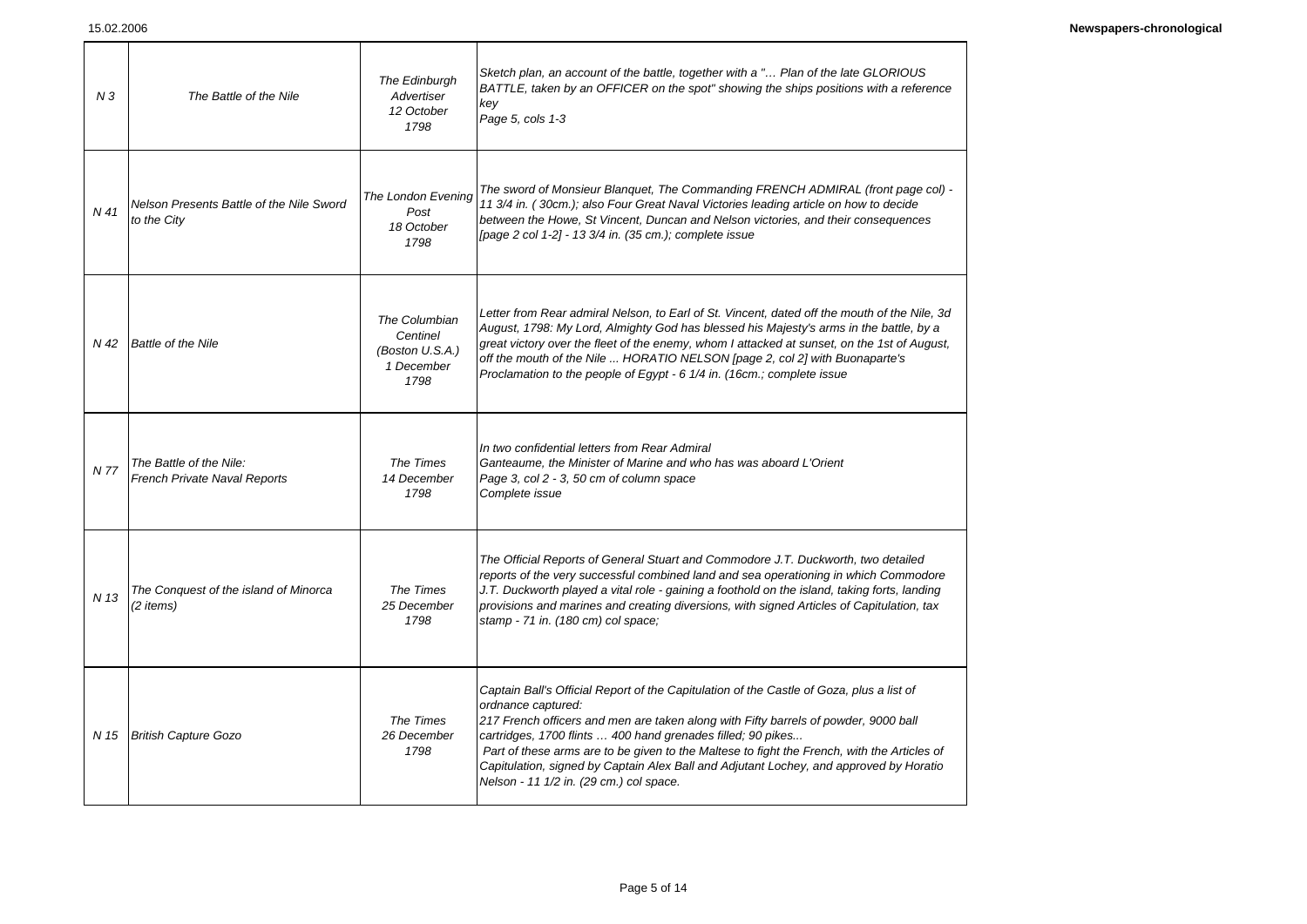| N <sub>7</sub> | Nelson evacuates the Royal Family of<br><b>Naples</b>                         | The Times<br>28 January<br>1799  | Detailed accounts of the flight of the Royal Family as the French pillaged Naples:<br>Under these disparaging circumstances their NEAPOLITAN MAJESTIES, the Royal Family<br>and about 600 persons of the highest rank were induced to seek for shelter on board our<br>ships of war lying in the Bay of Naples. The KING and QUEEN embarked on board the<br>'Vanguard', of 74 guns, commanded by Lord NELSON, who proposed to convey them to<br>Palermo in Sicily<br>Page 2, col 2 11in. col) |
|----------------|-------------------------------------------------------------------------------|----------------------------------|-----------------------------------------------------------------------------------------------------------------------------------------------------------------------------------------------------------------------------------------------------------------------------------------------------------------------------------------------------------------------------------------------------------------------------------------------------------------------------------------------|
| N8             | Particulars Respecting the Flight of the<br>Royal Family o Naples             | The Times<br>15 February<br>1799 | A report of the flight is given by an officer on board Vanguard (page 3, col 4)                                                                                                                                                                                                                                                                                                                                                                                                               |
| N <sub>6</sub> | Battle of the Nile: Letter from Admiral<br>Nelson to the Governor of Bombay   | The Times<br>2 May<br>1799       | Containing the text of a letter carried overland to India describing the elimination of the<br>French threat to India:<br>The glorious battle was fought at the mouth of the Nile, at anchor' it began at sunset, and<br>was not finished at 3 the next morning<br>Nelson adds that<br>if my letter is not correct as might expected, I trust you excuse, when I tell you my brain is<br>so shook with the wound in my head<br>(Page 3, col 4, 6 1/4 in. col space)                           |
| N 16           | Sir Sydney Smith's first reports from Acre                                    | The Times<br>5 August<br>1799    | British Seamen, Marines and Turkish troops in gallant action against the French:<br>The Tigre moored on one side and the Theseus on the other flank the town walls;<br>Nothing but desperation can induce them to make the sort of attempts they do to amount<br>practicable only by means of scaling ladders, under such a fire we pour on them<br>with lists of killed and wounded, tax stamp - 23 in. (58.5cm) col space                                                                   |
| N 19           | The Liberation of Naples and The<br>Surrender of the Dutch Fleet in the Texel | The Times<br>4 September<br>1799 | Nelson reports  the entire liberation of the kingdom of Naples from the French Robbers<br>together with a report by Leader and , Vice Admiral Andrew Mitchell's Official Report of the<br>surrender of the Dutch fleet without a shot being fired, together with Lt Gen Sir Ralph<br>Abercrombie's Report, tax stamp                                                                                                                                                                          |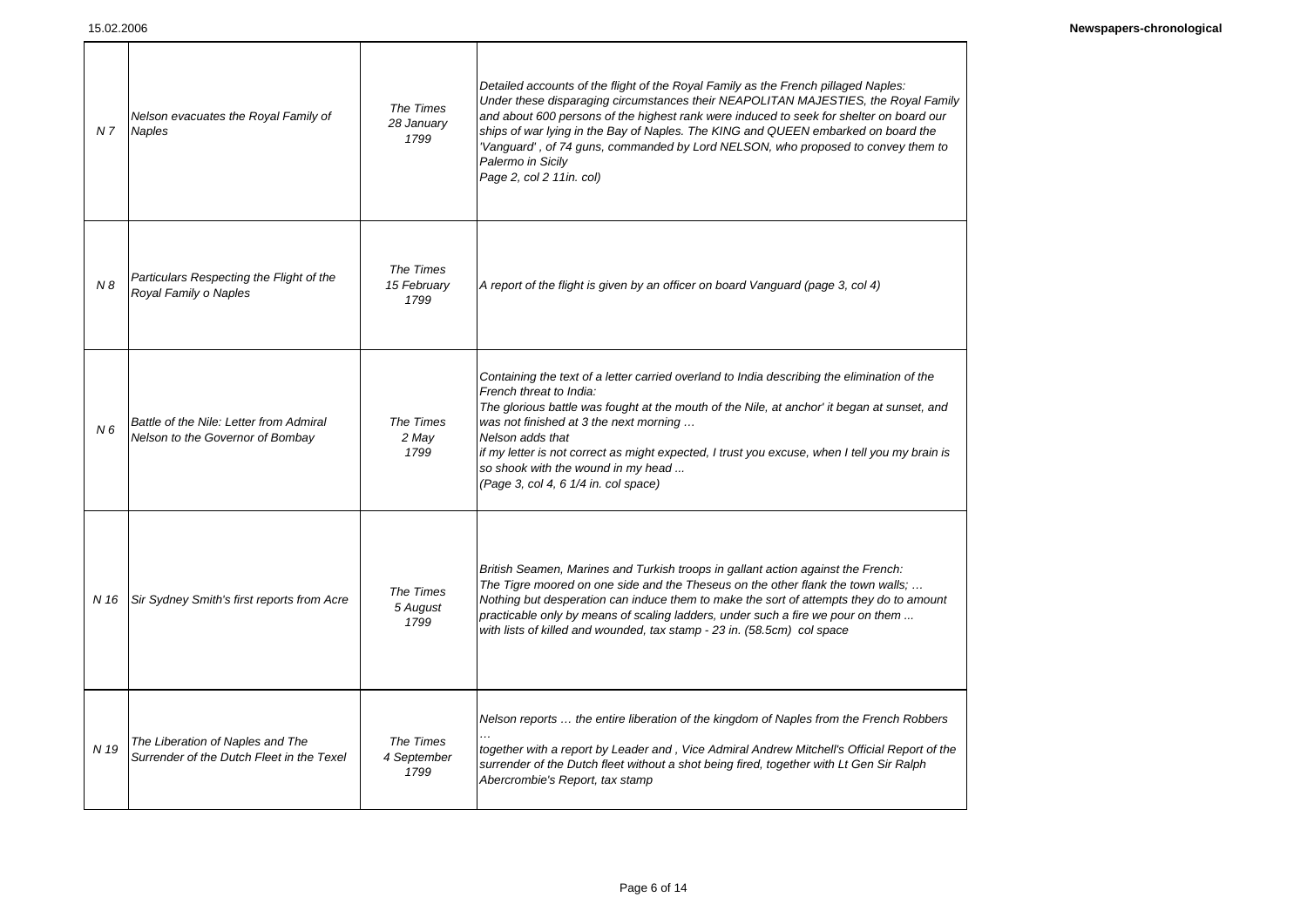| N 20 | The raising of the siege of Acre - report to<br>Nelson | The Times<br>11 September<br>1799        | Sir Sydney Smith's two final accounts on the successful defence of Acre resulting in the<br>withdrawal of the French army and the abandonment of Napoleon's ambition's in the<br>Levant, tax stamp - 64 in. (162,5 cm.) col space                                                                                                                                                                                                                                                                                                                                                                                                                                                       |
|------|--------------------------------------------------------|------------------------------------------|-----------------------------------------------------------------------------------------------------------------------------------------------------------------------------------------------------------------------------------------------------------------------------------------------------------------------------------------------------------------------------------------------------------------------------------------------------------------------------------------------------------------------------------------------------------------------------------------------------------------------------------------------------------------------------------------|
| N 21 | Nelson captures the Genereux of Malta                  | The London Gazette<br>29 March<br>1800   | Nelson's Official Report:<br>at Half past four, the Foudroyant and the Northumberland coming up, the former fired Two<br>shots, when the French ship fired her broadside and struck her Colours  BRONTE<br>NELSON - 6 in. (15cm.) col space;<br>also with Lord Keith's Official Report of the Successful Blockade of Malta, the landing of<br>4,000 French troops for the Relief of Malta thwarted.<br>Lord Keith commends Nelson's role  His Lordship has on this Occasion, as on all others,<br>conducted himself with Skill and great Address in comprehending my Signals, which the<br>State of the weather led me greatly to suspect , tax stamp - 9 1/2 in. (24 cm.) col space.   |
| N 25 | Capture of the Cerbere                                 | 9 August<br>1800                         | Official Report relating to a desperate service which filled S'Vincent with Pride and<br>Admiration  Cerbere, a French gun-brig with a crew of eighty seven men and seven<br>guns, moored in the harbour of L' Orient,  Within Pistol-Shot of three Batteries,<br>The London Gazette   surrounded by several Armed Craft was captured in a most daring manner by Lt<br>Jeremiah Coghlan of the Viper, Midshipman Paddon and 18 companions. twice repulsed,<br>they gained victory in hand to hand fighting, and towed away their prize away under heavy<br>fire - for the loss of one killed and eight wounded, in a complete issue of The London<br>Gazette - 17in. (43 cm) col space. |
| N 24 | The Capitulation of Malta                              | The Times<br>7 October<br>1800           | Malta, Sept 2, 8th Year of the French Republic. The Blockade of Malta has succeeded:<br>That without endangering the existence of 12 thousand persons, composing the population<br>and the garrison of the place, we can no longer defer entering into treaty with the enemy, in<br>order to obtain an honourable capitulation<br>With the Articles of Capitulation, signed on behalf of the French by General Vaubois and<br>Rear-Admiral Villeneuve, on behalf of the British by Major General Pigot and Captain<br>Martin, in a complete issue of The Times- 41 in. (104cm.) col space                                                                                               |
| N 17 | <b>British Capture Malta</b>                           | The London Gazette<br>11 October<br>1800 | Official Reports of the Surrender with Articles of Capitulation of the Island of Malta. General<br>Pigot reports:<br>I have the great Satisfaction in acquainting you with the Surrender of the Fortress La<br>Vallette, with all its Dependencies, after sustaining a Blockade of two years. the<br>Capitulation has been signed this day<br>Captain George Martin of the Northumberland reports the Capitulation, tax stamp - 53 in.<br>$(143,5cm)$ col space                                                                                                                                                                                                                         |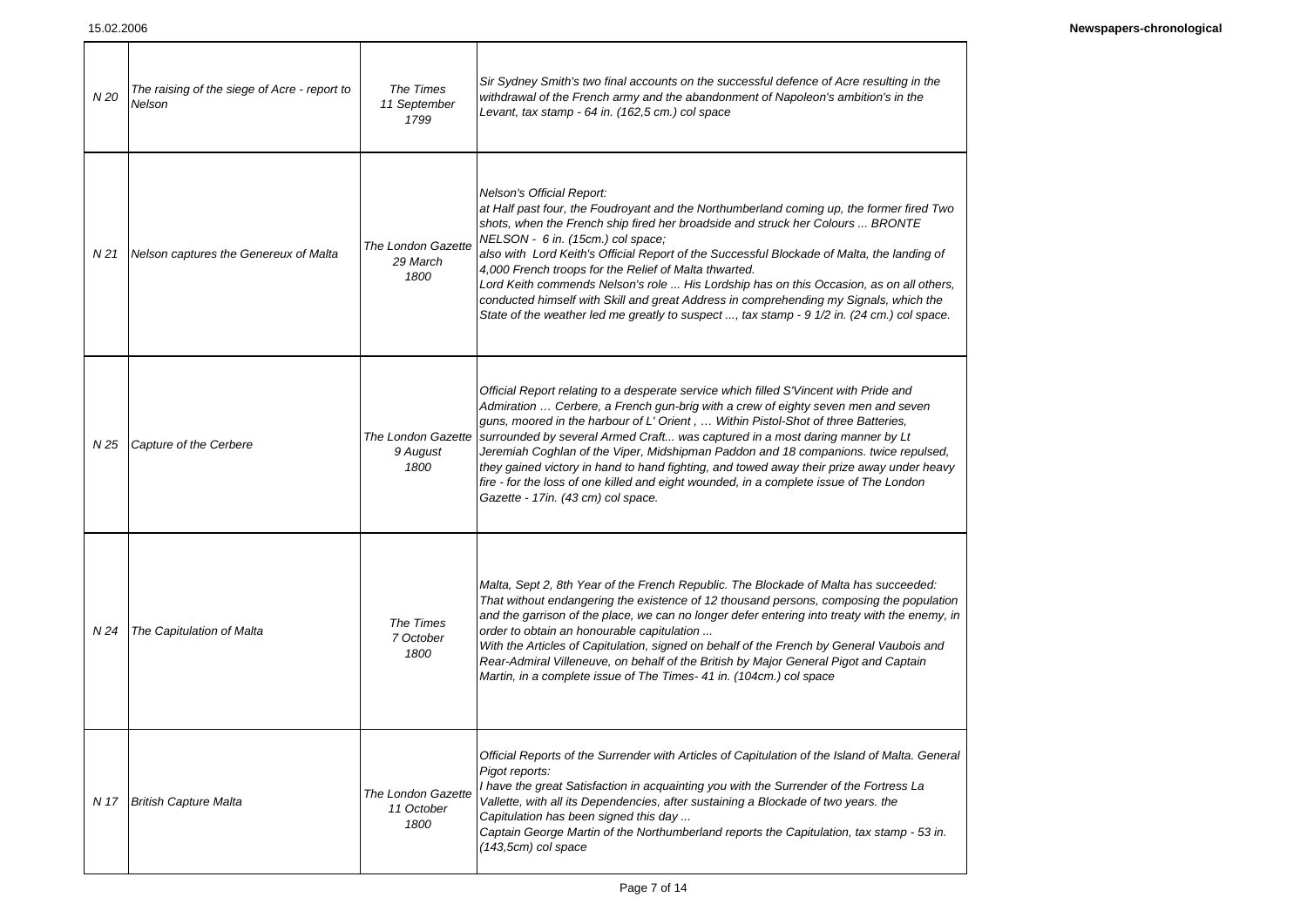| N 86 | Nelson returning to England via<br>Prague after the battle of the Nile | 1800<br>The Times<br>30 October 1800                    |                                                                                                                                                                                                                                                                                                                                                                                                                                                                                                                                                                                        |
|------|------------------------------------------------------------------------|---------------------------------------------------------|----------------------------------------------------------------------------------------------------------------------------------------------------------------------------------------------------------------------------------------------------------------------------------------------------------------------------------------------------------------------------------------------------------------------------------------------------------------------------------------------------------------------------------------------------------------------------------------|
| N 87 | Nelson reaches London                                                  | 1800<br>The Times<br>11 November 1800                   |                                                                                                                                                                                                                                                                                                                                                                                                                                                                                                                                                                                        |
| N 36 | Nelson Present on Lord Mayors Day                                      | The Times<br>11 November<br>1800                        | New Lord Mayor proceeds to Guildhall when the procession reached the top of Ludgate Hill<br>the mob took the horses from the carriage of the late Lord Mayor and also from that of Lord<br>Nelson and drew them to the Guildhall amidst repeated huzzas of "Lord Nelson". All the<br>way he passed along Cheapside he was greeted by the ladies from the windows and their<br>handkerchiefs, and the loudest acclamations. The mob prevailed upon his Lordship to put<br>his hand out of the carriage that they might kiss it [page 2 col 2] 11in. (28cm) col space;<br>complete issue |
| N 76 | Nelson fills Covent Garden to Overflowing                              | The Morning<br>Chronicle<br>19 November<br>1800         | The Gallant and Noble Admiral sat in a Box with Lady Nelson on one side and Lady<br>Hamilton on the other<br>Page 3, col 3, 9cm column space<br>Complete issue                                                                                                                                                                                                                                                                                                                                                                                                                         |
| N 35 | Nelson at Haymarket Theatre, London                                    | The Edinburgh<br>Advertiser<br>21 November<br>1800      | He honoured with his presence the benefit of Old Bannister  on his entering the stage<br>box  the whole audience rose to salute him with ecstasy of joy, clapping, huzzaing, and<br>waving their hats  Rule Britannia was sung; the whole audience standing up and joining<br>in chorus with the performers [page 5 (333) col2] - 3 $1/4$ in (8cm); complete issue                                                                                                                                                                                                                     |
| N 37 | Nelson, Lady Hamilton, and Sir William<br>have a good cry              | The Times<br>11 December<br>1800                        | Hamburg: Nelson halts Lady Hamilton's "God save the King" to spare the feelings of ex-<br>general Dumourier - an outbreak of emotion follows, Lady Hamilton  wept in excess of<br>fondness, Lord Nelson began to weep from sympathy, and old Sir William went to a distant<br>corner of the room and wept to keep the rest of the company. Lady Hamilton wiped away<br>Nelson's tears fondly, her husbands slightly,  the handkerchief gains cult status [page 3<br>col 1] 12 in. (30,5cm); complete issue                                                                             |
| N 22 | The Battle of Copenhagen                                               | The London Gazette<br>Extraordinary<br>15 April<br>1801 | Nelson's Official Report from Elephant, off Copenhagen, 3d April 1801  Yesterday<br>morning I made the signal for the Squadron to weigh, and to engage, the Danish Line<br>Nelson and Bronte - 12 1/2 in. (32 cm.0 col space)<br>together with Sir Hyde parker's Official Report. Tax stamp - m37 in. (94 cm.) col space                                                                                                                                                                                                                                                               |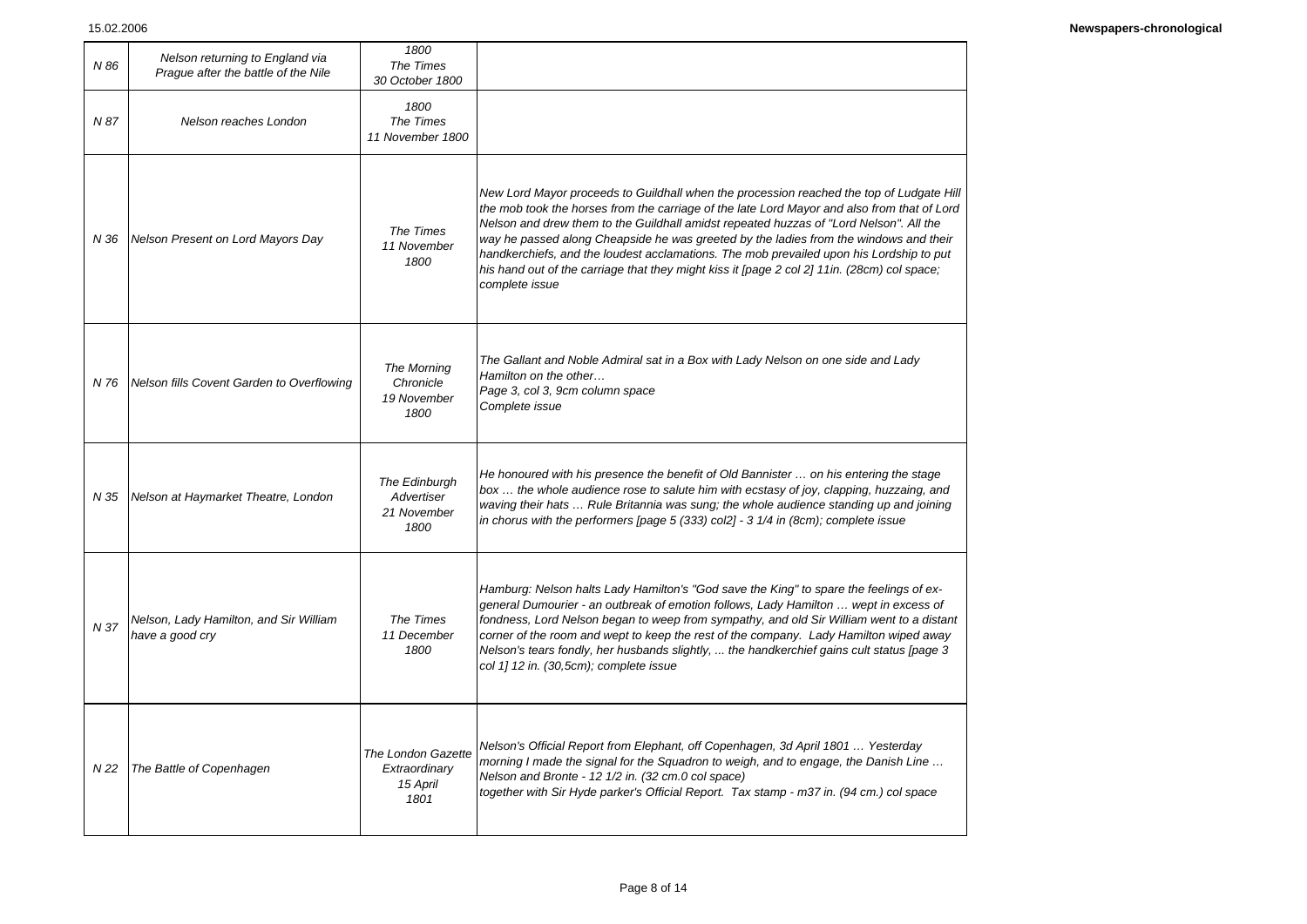| N 31 | The Battle of Copenhagen                                                                                       | The Times<br>16 April<br>1801                           | Nelson: Elephant, off Copenhagen, April 3  yesterday morning I made the signal for the<br>squadron to engage the Danish line, eleven floating batteries, mounting from twenty-six-24-<br>pounders to eighteen 18-pounders, and one bomb-ship, besides schooner gun-vessels<br>Together with Parker's report and earlier correspondence with the Commander of<br>Cronenberg Castle. with lists of killed and wounded. In the Times leader Nelson is to<br>reported to have outrivaled even the heroic actions he performed at Aboukir in the late<br>memorable battle - 46 inch (120cm) col space in a complete issue |
|------|----------------------------------------------------------------------------------------------------------------|---------------------------------------------------------|----------------------------------------------------------------------------------------------------------------------------------------------------------------------------------------------------------------------------------------------------------------------------------------------------------------------------------------------------------------------------------------------------------------------------------------------------------------------------------------------------------------------------------------------------------------------------------------------------------------------|
| N 28 | The Battle of Copenhagen                                                                                       | The English<br>Chronicle<br>18 April<br>1801            | "I have", said Nelson to General Lindholm "in the course of my life been in 105<br>engagements but that today was the most terrible of all" An assortment of reports and<br>quotes on the battle from both sides. Eyewitness account from one of Nelson's officers of<br>an argument over "the first article of our truce"<br>In a complete issue of The English Chronicle mostly devoted to Copenhagen                                                                                                                                                                                                              |
| N 46 | The Battle of Copenhagen                                                                                       | The Times<br>20 April<br>1801                           | Two eye-witness accounts with location map entitled LORD NELSON'S ENGAGEMENT<br>[page 3 cols 3 and 4 - 88 cm. col space;<br>Nelson's ultimatum to the Prince Royal of Denmark: Cease firing, or face the<br>consequences [back page, col 1] 8 cm. col space; complete issue                                                                                                                                                                                                                                                                                                                                          |
| N 77 | The Battle of Copenhagen<br>with an accurate plan of the Danish line of<br>defence and the attack made upon it | <b>The Norwich Mercur</b><br>23 April<br>1801           | Plan from a sketch taken by a British officer on the Spot<br>Details of the action<br>page 2 col 2-3, 29 cm of column space<br>a detailed account of events reported by Olfert Fisher, the Danish Commander in chief<br>page 2 col 3 -5,33 cm of column space<br>Complete issue                                                                                                                                                                                                                                                                                                                                      |
| N 32 | Saumarez's First battle with the French<br>Squadron, Algeziras Bay, 6th July 1801<br>(2 items)                 | 1 August<br>1801                                        | The London Gazette An action with large numbers killed and wounded, during which Captain S. Ferris of the<br>Hannibal ran aground and took a battering from enemy ships, gun boats, and batteries,<br>forcing him to strike colours - 20 in. (51cm) col space+G54                                                                                                                                                                                                                                                                                                                                                    |
| N 33 | Saumarez's Second Battle against the<br>combined French and Spanish Squadron                                   | The London Gazette<br>Extraordinary<br>3 August<br>1801 | SIR, It has pleased the Almighty to crown the Exertions of this Squadron with the most<br>decisive Success over the Enemies of their Country  26 in. (62cm) col space                                                                                                                                                                                                                                                                                                                                                                                                                                                |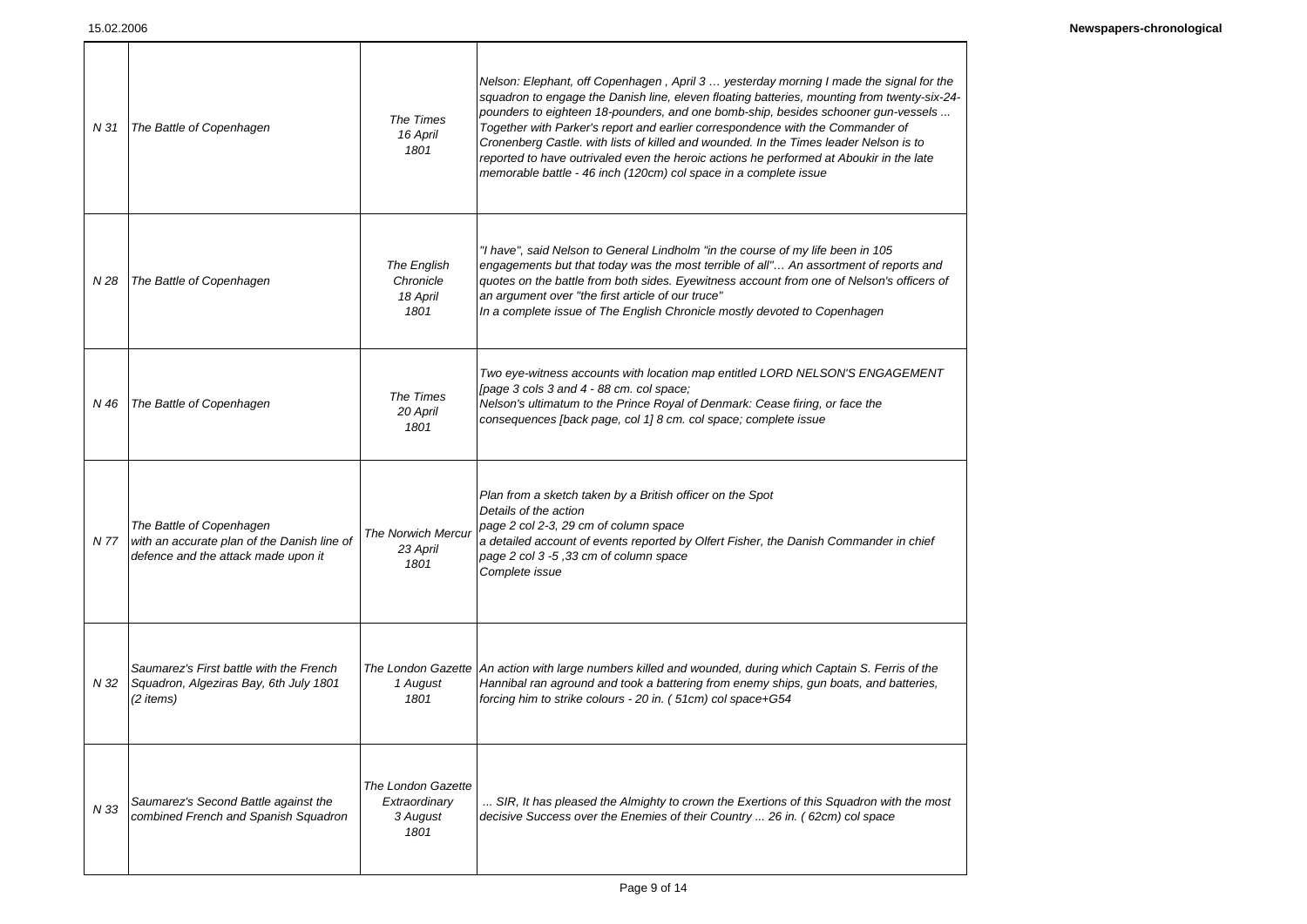Г

| N 26 | Cochrane captures the Spanish Frigate<br>Gamo despite "Great Disparity of Force" | The London Gazette<br>4 August<br>1801                  | Captain Lord Cochrane of H.M. Sloop Speedy of fourteen guns and fifty-four men reports<br>capture of the Spanish Xebeck Frigate, the Gamo, thirty two guns, two hundred and<br>seventy four men and forty five marines off Barcelona. On boarding  by the impetuosity<br>of the Attack, we forced them instantly to strike their colours<br>In a complete issue of The London Gazette - 7 in. (18cm) col space.<br>Thomas Cochrane, 10th Earl of Dundonald (1775 - 1860) enjoyed a long and colourful<br>career with the navy which at its high point saw him feted and reap £75,000 in prize<br>money and, at its low, arrested and imprisoned for fraud. Thereafter he commanded<br>several navies around South America including Chile, Brazil and Peru's as well as<br>Greece's. In 1832 he was finally granted a pardon and restored to the Royal navy as a rear-<br>admiral, becoming rear admiral of the United Kingdom in 1854. He was buried in<br><b>Westminster Abbey</b> |
|------|----------------------------------------------------------------------------------|---------------------------------------------------------|--------------------------------------------------------------------------------------------------------------------------------------------------------------------------------------------------------------------------------------------------------------------------------------------------------------------------------------------------------------------------------------------------------------------------------------------------------------------------------------------------------------------------------------------------------------------------------------------------------------------------------------------------------------------------------------------------------------------------------------------------------------------------------------------------------------------------------------------------------------------------------------------------------------------------------------------------------------------------------------|
| N 45 | Saumarez's Five Attack Ten Ships-of-the-<br>Line: Loss of the Hannibal Avenged   | The Times<br>4 August<br>1801                           | 13th July: Sir James Saumarez 's Official Report of the attack on the combined French-<br>Spanish fleet off Cape Trafalgar. The Caesar, Venerable, and Superb engage with the<br>enemy with great success, two 112-gunners are destroyed by fire, and the San Antonio, 74<br>guns, captured. [Page 2 col 1 and 2] 59 cm. col space.<br>Also exultant leading article judged by St. Vincent to be The most daring action that has yet<br>been attempted list of vessels etc. [page 2 cols 2 and 3 - 53 cm. col space; complete<br>issue                                                                                                                                                                                                                                                                                                                                                                                                                                               |
| N 29 | Nelson's First Attack on Boulogne                                                | The General<br><b>Evening Post</b><br>11 August<br>1801 | Nelson's report from H.M.S. Medusa, off Boulogne, 4th August:<br>the wind being favourable for the bombs to act, I made signal for them to weigh, and to<br>throw shells at the vessels, but as little as possible to annoy the town; $\ldots$ the whole of this<br>affair is of no further consequence, than to show the enemy they cannot with impunity<br>come outside their ports. NELSON and BRONTE.<br>also: Another bomb had almost done dreadful mischief. It fell very near the barge in which<br>LORD NELSON was visiting the vessels  with comment. It is not believed that there will<br>be a second attack on Boulogne.<br>In a complete issue - 30in (76cm.) col space                                                                                                                                                                                                                                                                                                 |
| N 64 | Nelson's Second Attack on Boulogne                                               | The Times<br>19 August<br>1801                          | Nelson's Official Report of Night Attack on Boulogne. With Reports of Captains Somerville,<br>Cotgrave, Jones and Parker.<br>our bold enterprize, although conducted with such brave men, and acted upon so much,<br>science, courage, and bravery, has not succeeded. [page 3, col 1 - 29 cm. col space]                                                                                                                                                                                                                                                                                                                                                                                                                                                                                                                                                                                                                                                                            |

Т

 $\mathbf{I}$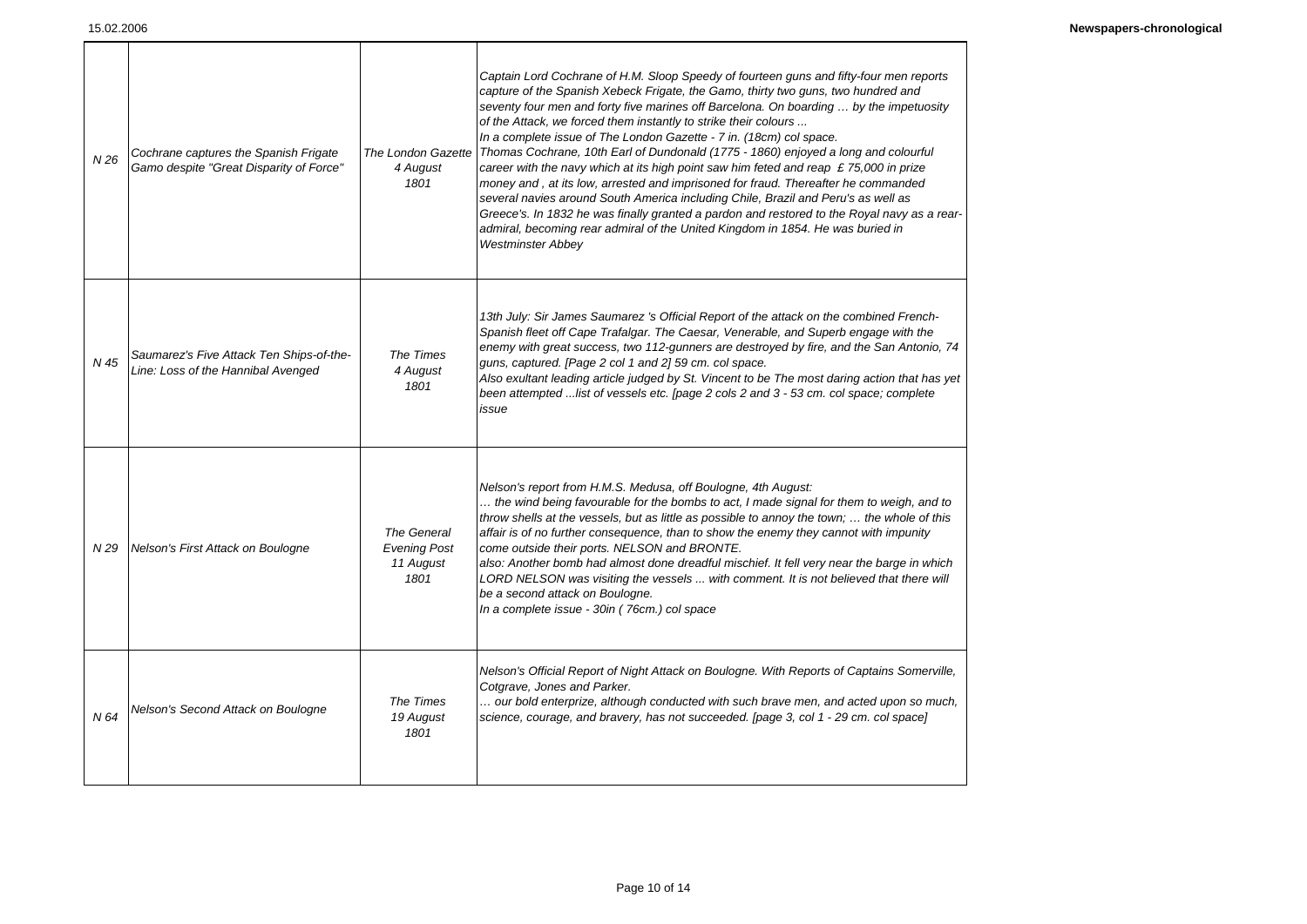| N 65 | Aftermath of Nelson's Second Attack on<br>Boulogne                                              | The Times<br>20 August<br>1801                               | Nelson attends the funeral of Midshipmen Williams and Gore - His lordship was sensibly<br>affected during the funeral, and was seen to shed tears  [Page 3, col 3 - 13 cm col<br>space] 20 Aug.                                                                                                                                                                                                                                                                                                                                                                                                                                                                                                             |
|------|-------------------------------------------------------------------------------------------------|--------------------------------------------------------------|-------------------------------------------------------------------------------------------------------------------------------------------------------------------------------------------------------------------------------------------------------------------------------------------------------------------------------------------------------------------------------------------------------------------------------------------------------------------------------------------------------------------------------------------------------------------------------------------------------------------------------------------------------------------------------------------------------------|
| N 67 | Aftermath of Nelson's Second Attack on<br>Boulogne                                              | The Times<br>21 August<br>1801                               | Nelson's visit to Deal Royal Naval Hospital boosts morale. To a seaman who had lost his<br>arm the Admiral said, Never mind that, I have lost an arm, and perhaps shortly shall lose a<br>leg - they cannot be lost in a better cause than fighting for your country [page 2 cols 2-3 -<br>10 cm. col space] 21 August.                                                                                                                                                                                                                                                                                                                                                                                     |
|      | Lord Nelson at the Notorious Macnamara<br>N 34   Trial: Fatal Dual Over Hyde Park Dog-<br>Fight | The Times<br>23 April<br>1803                                | At the Trial a string of fellow naval officers are called as character witnesses, Hood,<br>Hotham, Parker, Trowbridge, Nelson. [page 2 col 2, page 3 cols 1,2&3] 68 1/2 in. (174 cm)<br>col space; complete issue                                                                                                                                                                                                                                                                                                                                                                                                                                                                                           |
| N 62 | <b>First Attack on the Combined Fleet</b>                                                       | The London Gazette<br>Extraordinary<br>31 July<br>1805       | Prince of Wales, July 23, 1805, Vice Admiral Sir Robert Calder's Official Report<br>had the Weather been more favourable, I am led to believe the Victory would have been<br>more complete.<br>What was initially hailed as a victory, later led to his trial.<br>[Front page - back page, 40 cm. col space]; complete issue                                                                                                                                                                                                                                                                                                                                                                                |
| N 68 | <b>Nelson's Final Instructions</b>                                                              | The English<br>Chronicle<br>(London)<br>14 September<br>1805 | At quarter before six o'clock on Saturday morning, Lord Nelson arrived at the George Inn<br>Portsmouth, from London. As soon as his arrival was known, the populace assembled<br>about the inn and rent the air with their huzzas. Visiting the dockyard Nelson viewed his old<br>ship, the Agamemnon, before taking the back door through Admiral Montague's house to<br>avoid the crowd. [backpage col 4 - 16 cm. col space] 17 September<br>TWO GREAT HERO'S MEET, at three o'clock Lord Nelson and sir Sydney Smith attended<br>at the office. General Wellesley (Wellington, who has been in India nine years) attended at<br>the office the same time - [4 cm. col space, page 3 col 1] 14 September. |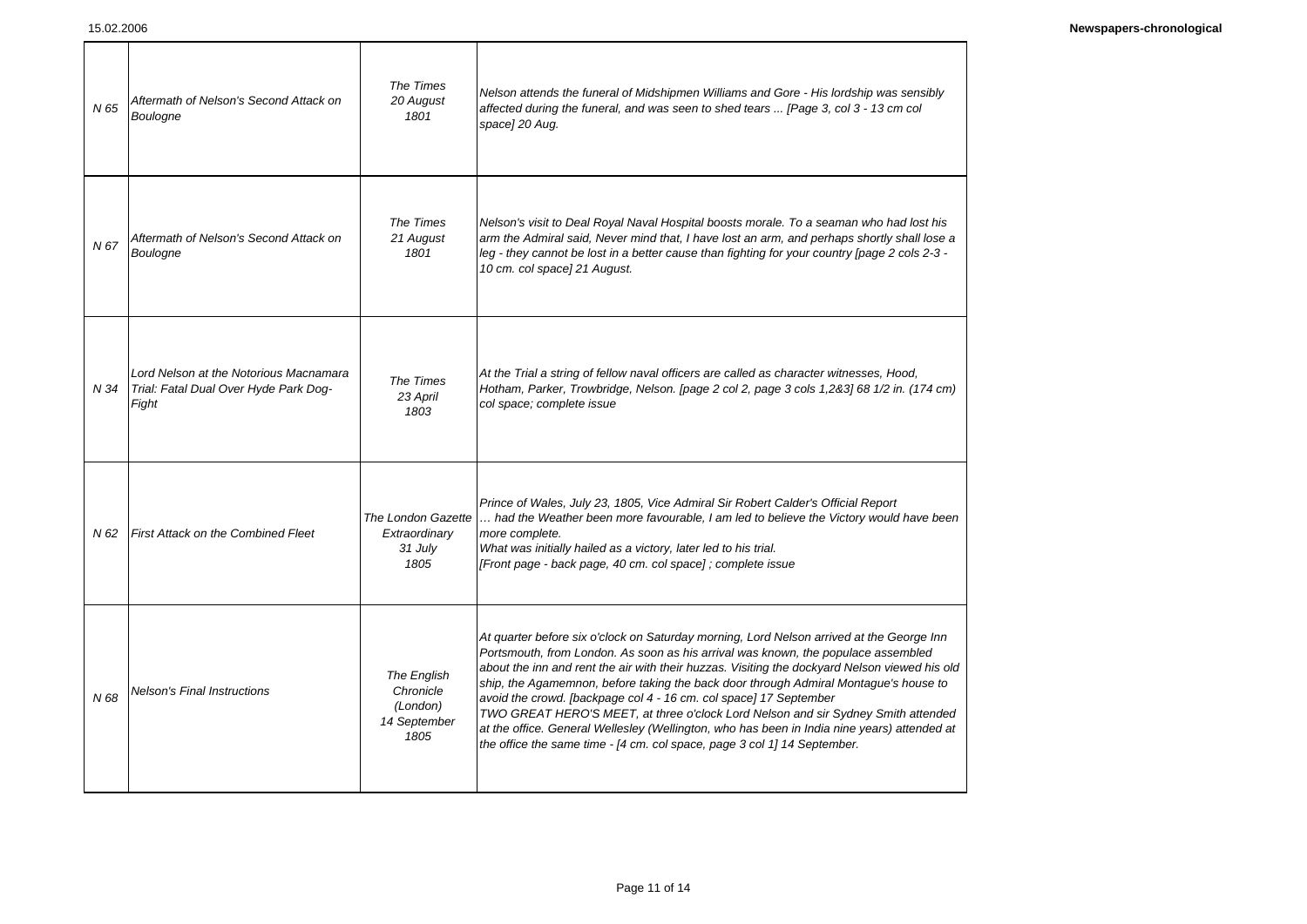| N 69 | Nelson's Final Departure from Portsmouth                                       | The English<br>Chronicle<br>(London)<br>17 September<br>1805 | The Victory Sails                                                                                                                                                                                                                                                                                                                                                                                                                                                                                                                                                                                          |
|------|--------------------------------------------------------------------------------|--------------------------------------------------------------|------------------------------------------------------------------------------------------------------------------------------------------------------------------------------------------------------------------------------------------------------------------------------------------------------------------------------------------------------------------------------------------------------------------------------------------------------------------------------------------------------------------------------------------------------------------------------------------------------------|
| N 43 | The Battle of Trafalgar<br><b>First Printed News</b><br>$(4$ items)            | Gibraltar Chronicle<br>Extraordinary<br>24 October<br>1805   | Vice-Admiral Collingwood's initial report of the Battle of Trafalgar and the Death of Nelson<br>together with a dual language page with a fuller account of the action at Trafalgar entitled<br>EXTRACT FROM THE GIBRALTAR CHRONICLE, dated October 26, 1805<br>together with a French issue newssheet of the same, dated 2 November 1805 with an<br>account of the battle and the aftermath signed J.H.B. Fellowes<br>together with a lengthy account detailing incidents and anecdotes prior, during and after<br>the battle entitled SUPPLEMENT FROM THE GIBRALTAR CHRONICLE, dated November<br>2, 1805 |
| N 49 | The Battle of Trafalgar                                                        | The London Gazette<br>Extraordinary<br>6 November<br>1805    | Vice Admiral Collingwood's Official Report of the Battle of Trafalgar and the Death of<br>Nelson [front page - to page 3]; complete issue                                                                                                                                                                                                                                                                                                                                                                                                                                                                  |
| N 30 | The Battle of Trafalgar                                                        | The London Gazette<br>Extraordinary<br>6 November<br>1805    | Vice-Admiral Collingwood's Official Report of the Battle of Trafalgar and the Death of<br>Nelson: "Euryalus, off Cape Trafalgar, October 22, 1805.<br>SIR, The ever to be lamented Death of vice-Admiral Lord viscount Nelson, who, in the late<br>Conflict with the Enemy, fell in the Hour of Victory " Complete issue                                                                                                                                                                                                                                                                                   |
| N 79 | The Battle of Trafalgar                                                        | The London Gazette<br>Extraordinary<br>6 November<br>1805    | Vice-Admiral Collingwood's Official Report of the Battle of Trafalgar and the Death of<br>Nelson: "Euryalus, off Cape Trafalgar, October 22, 1805.<br>SIR, The ever to be lamented Death of vice-Admiral Lord viscount Nelson, who, in the late<br>Conflict with the Enemy, fell in the Hour of Victory " Complete issue                                                                                                                                                                                                                                                                                   |
| N 70 | Trafalgar : Defeat of the Combined Fleets,<br>and Death of Admiral Lord Nelson | The Morning Herald<br>7 November<br>1805                     | Vice Admiral Collingwood's Official Report of the Battle of Trafalgar and the loss of Vice<br>Admiral Nelson [ page 2, cols 1-2 -54 cm. col space]<br>List of ships in the British Squadron involved in the attack on the Combined Fleet [page 2<br>col 4, page 3 col 1 - 73 cm col space]<br>The principal events which have distinguished the brilliant career of Lord Nelson, a full<br>column outlined in a heavy black border [page 2 col 3 44 cm. col space]; complete issue                                                                                                                         |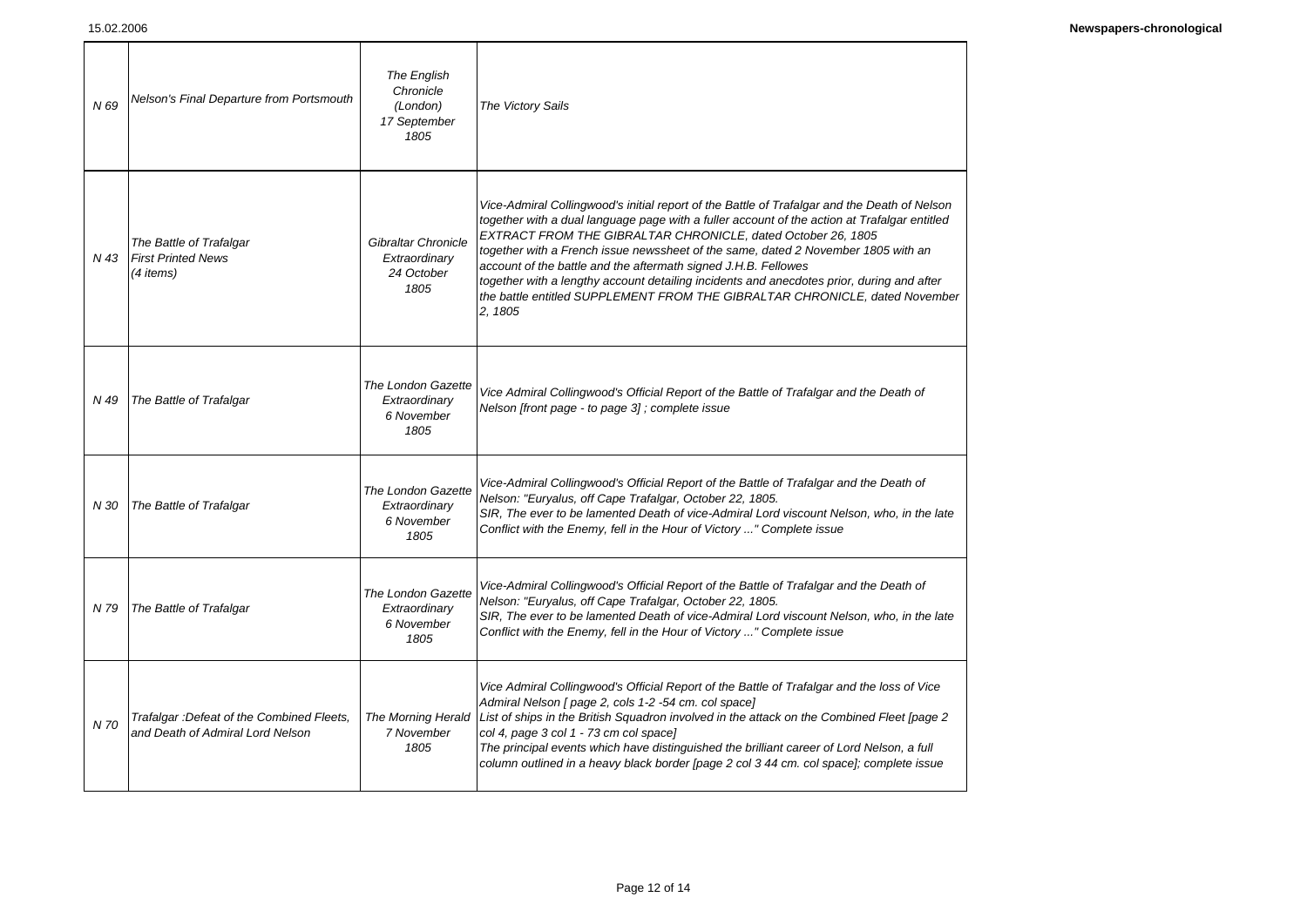| N 63 | Sir Richard Strachan Finishes off the<br><b>Combined Fleet</b>                                                                                | The London Gazette<br>Extraordinary<br>11 November<br>1805    | Caesar, West of Rochfort 264 Miles Nov 4, 1805. Captain Sir Richard Strachan's Official<br>Report. Strachan's squadron trailed a French squadron through the night and at noon<br>began the battle; at half past Three the action ceased, the Enemy having fought to<br>admiration, and not surrendering till their Ships were unmanageable  You may judge my<br>surprise, Sir, when I found the Ships we had taken, were not the Rochfort Squadron, but<br>from Cadiz [front page - back page, 50 cm. col space]; complete issue |
|------|-----------------------------------------------------------------------------------------------------------------------------------------------|---------------------------------------------------------------|-----------------------------------------------------------------------------------------------------------------------------------------------------------------------------------------------------------------------------------------------------------------------------------------------------------------------------------------------------------------------------------------------------------------------------------------------------------------------------------------------------------------------------------|
| N 47 | <b>Battle of Trafalgar</b>                                                                                                                    | The Edinburgh<br><b>Evening Courant</b><br>7 December<br>1805 | Eye-witness reports. Tribute to Captain Rotherham of the Royal Sovereign [back page cols<br>1-2] 94 cm. of col space<br>Nearly three columns of further particulars of the battle, with much on the aftermath of the<br>battle [page 2 cols 2] 126 cm col space; complete issue                                                                                                                                                                                                                                                   |
| N 48 | The Funeral of Lord Nelson                                                                                                                    | The Star<br>21 December<br>1805                               | Early news of the proposed arrangements; with red tax stamp -33cm col space; complete<br>issue                                                                                                                                                                                                                                                                                                                                                                                                                                    |
| N 78 | The Battle of Trafalgar<br>Extract from the Log Book of H.M.S.<br>Victory<br>together with<br>Nelson's Memorandum -<br>Tactics to be employed | The Morning<br>Chronicle<br>1 January<br>1806                 | a) page 3, col 2, 17 cm of column space<br>b) page 3, cols 3-4, 28 cm. of column space<br>complete issue                                                                                                                                                                                                                                                                                                                                                                                                                          |
| N 52 | Funeral of Lord Viscount Nelson. Funeral<br>arrangements                                                                                      | The London Gazette<br>4 January<br>1805                       |                                                                                                                                                                                                                                                                                                                                                                                                                                                                                                                                   |
| N 53 | Funeral of Lord Viscount Nelson, Official<br>arrangements, traffic notices and<br>regulations for the forthcoming funeral                     | The London Gazette<br>7 January<br>1806                       |                                                                                                                                                                                                                                                                                                                                                                                                                                                                                                                                   |